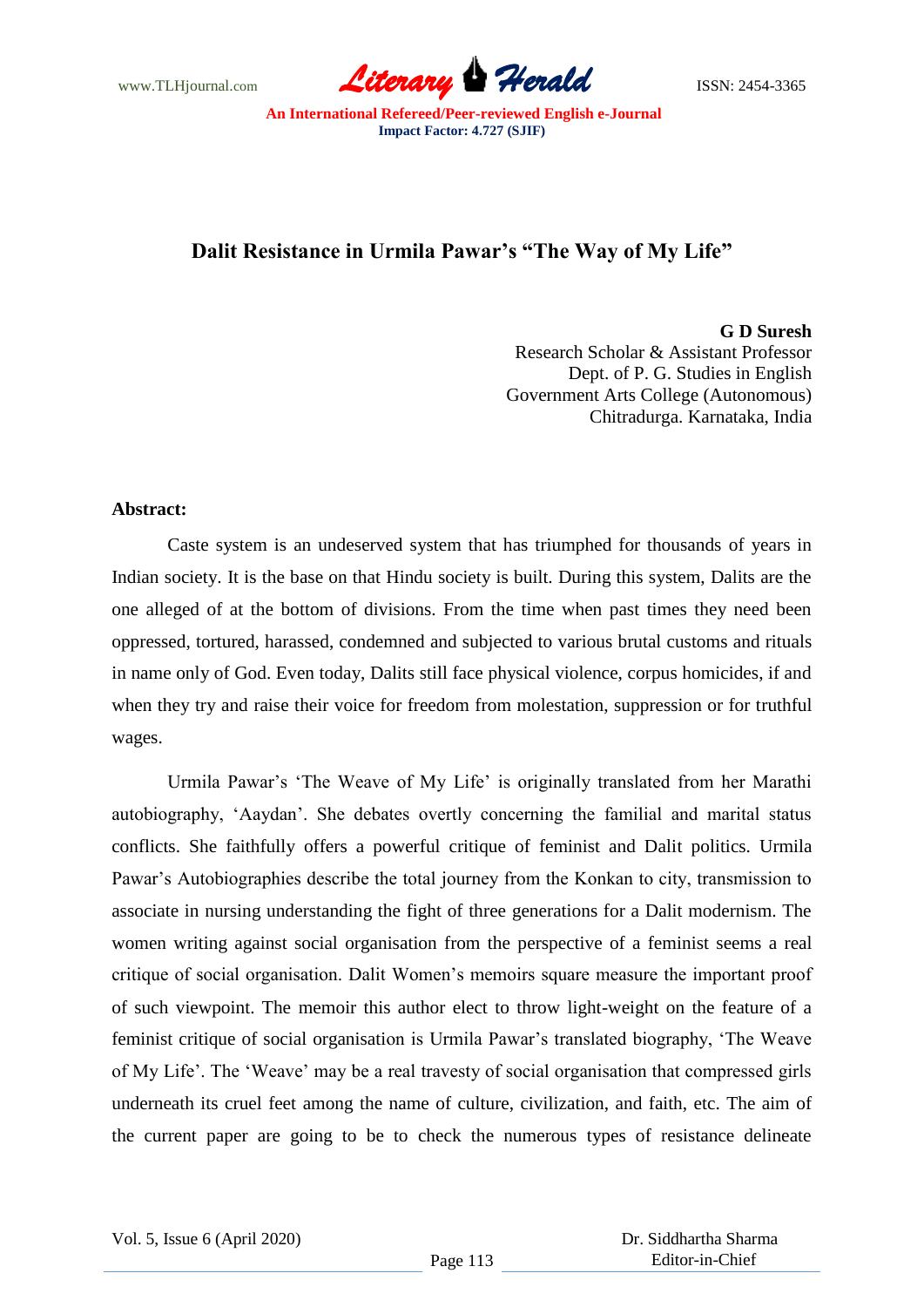www.TLHjournal.com **Literary Herald Herald ISSN: 2454-3365** 

throughout this text. Urmila throws light on the "private" and "public" traits of her life. The author links her mother"s act of weaving baskets, aaydans, to her personal "act of writing".

**Keywords:** Dalit Literature, Résistance, Urmila Pawar, Caste, Gender.

## **1. Introduction**

## **Dalit literature:**

Dalit literature is mainly written to bring voice to the dalits. Henceforth, it has its own aesthetics with newer themes, styles, techniques and forms. It is principally written in regional languages because it is deep-rooted in the soil. It"s conjointly a contradiction for dalit literature as on one hand it is written in regional languages for authenticity and on the opposite hand the only real persistence of its creation is to create the realm hear regarding their existence and oppressed situation. It is a real portrayal of the suffered in an exceedingly conventional social setup designed by the upper caste. It perpetually uproots the evil of the minds of the people that extremely build such discriminations and demands for injustice reciprocally. It is in fact, a virtually product of what is determined, experienced, felt and thought in a specific social surroundings. It does challenge the evil current within the society and advocates the equality, freedom and prosperity of the suffered.

Arjun Dangle writes: "The creation of Dalit Literature is inevitable till the structure of society changes and as long as exploitation exists."

It is not fundamentally an overview of creative, representative and theoretical writings but a challenge to the culture that generates the feeling of humbleness and dominance. It sensitizes the people who have done the inequality to them. In fact, it is a penetrating portrayal of the life they led within the necessary social setting. Their language of expression is the language that becomes a medium of expression reinforced their own real experiences. It is an outcome of their disgraceful, pathetic and miserable perspective of life. It is devoid of mentions and myths. It is supported reality but not a relative reality in a downtrodden cluster of people.

## **Dalit Women:**

Baby Kamble, Urmila Pawar, Kumud Pawade and Janabai Girhe and Bama Faustina Soosairaj explored their experiences of exploitation, discrimination over their life stories. In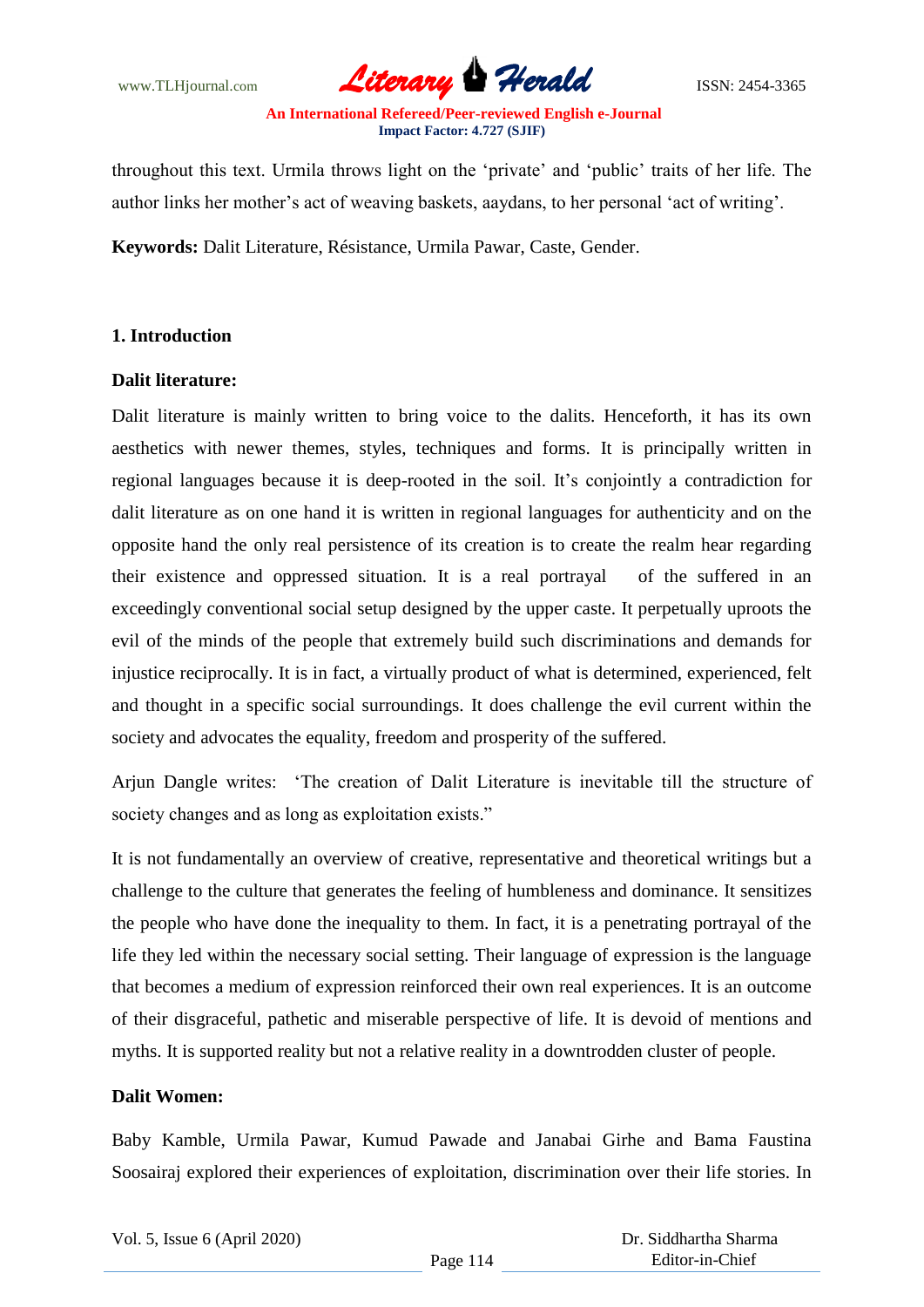www.TLHjournal.com **Literary Herald Herald ISSN: 2454-3365** 

Karukku an autobiography written by Bama, it deals with her own personal life problems through supremacy faced by Dalits. Baby Kamble"s Jina Amucha (The prison we Broke), a personal narrative of visualizes the difficulties of Dalit women in a patriarchal community, and also the feelings and helpless scenario Urmila Pawar"s Aayadan (The Weaving of My Life), it throws light on however Dalit narrates their life experience, feeling in relation with their family and community. But today, we have emerging Dalit women writers like Urmila Pawar who represent the unheard Dalit voice.

### **Urmila Pawar as a Dalit Writer:**

Urmila Pawar was native of Phansawale District Ratnagiri and born in 1945. She was one of the notable author in Marathi. Her collections of short stories Sahava larva and Chauthi Bhint are remarkably documented. Her autobiography Aaydan received major awards. Urmila Pawar is a notable Dalit women author born in the dalit community of Mahars. Documented as an activist in the dalit and feminist struggler in Maharashtra. She is a respected short story-writer and a dalit activist historian who has been the target of attacks from fundamentalist organization. Her story 'Kavach' in a textbook for the SNDT Women's University was vehemently criticized by several Hindutva activists.. Her documentation with Meenakshi Moon (1989) of participation of dalit woman in the Ambedkarite combat was a unique situation under that dalit women had affirmed their selfhood and appeared as activists in the movement. Urmila Pawar's autobiography "Aaydan" referred to as "The Weave of My Life" in its English translation has been another milestone a notice within the history of dalit writing in Marathi that is translated by Maya Pandit.

#### **Dalit Resistance in the "The Weave of My Life":**

Dalit literature is emerging as an important form of 'resistance literature', a term of Barbara Harlow, which endeavours to assert and affirm the identity of the Dalits under the weight of casteism.

Dalit women autobiography, another form of this genre, is becoming the most forceful vehicle of Dalit women in asserting their profound voices of resistance. These narratives show that neither of caste untouchability and gender discrimination is ordained by nature or inscribed in genres. These are created by the society to crush a woman"s destiny to the benefit of a patriarchal dispensation. Dalit women writers in their narratives exposes the inhuman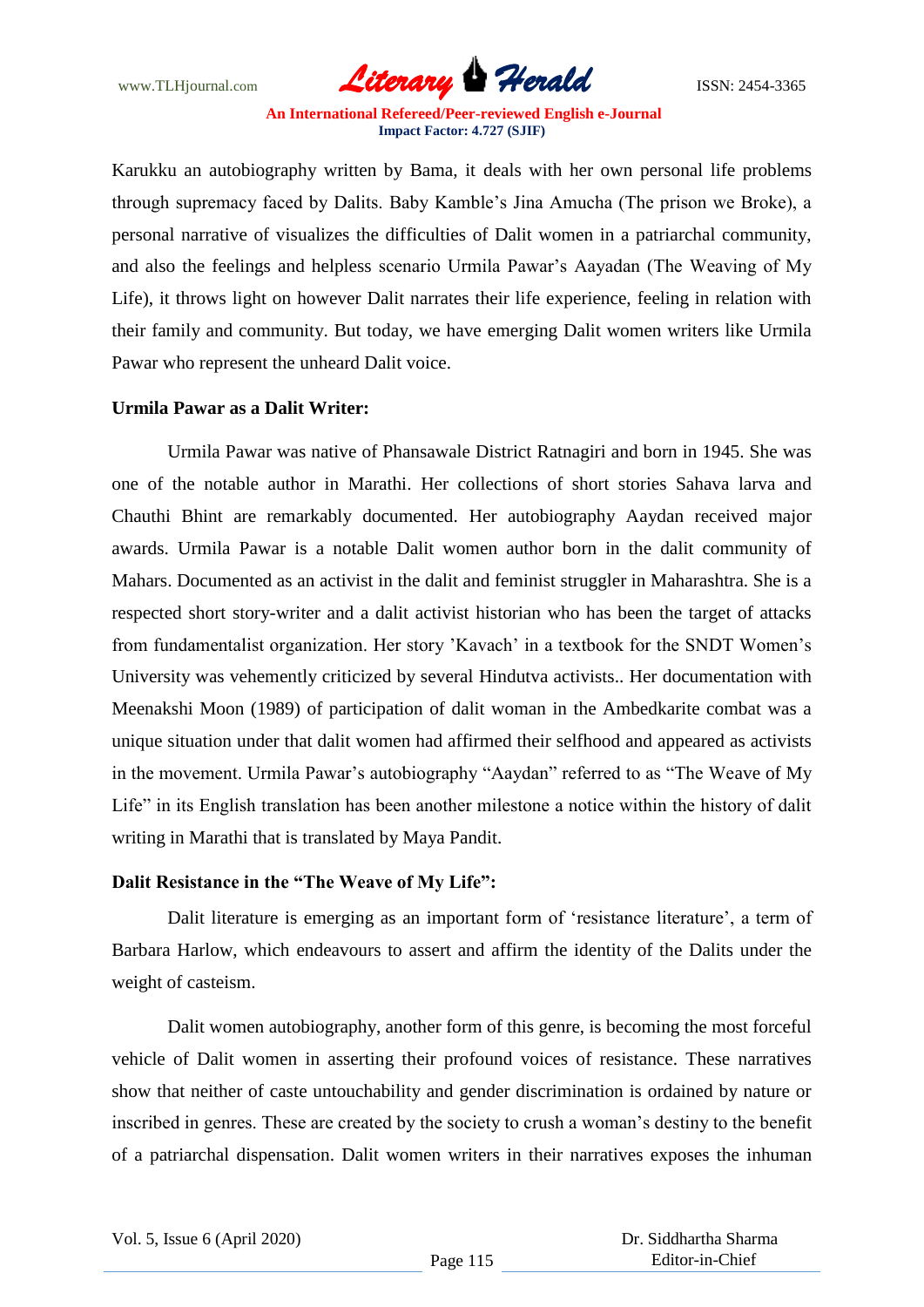

tortures meted out to them never with a touch of self-pity but with a sense of anger, anguish and protest.

Urmila Pawar's 'The Weave of My Life - A Dalit Woman's Memoir' shows how autobiography as a literary genre becomes not only the means of expressing the identity of an individual Dalit women, nevertheless also becomes the story of the entire Dalit consciousness.

Urmila Pawar grew up on the rugged Konkan coast, near Mumbai, where the Mahar Dalits were housed in the center of the village so the upper castes could summon them at any time for their sanitation related works. They were prohibited from performing whatsoever but the most disagreeable and unsanitary duties for years. Their unrestricted people grew up with a sense of uninterrupted insecurity, fearing that they could be condemned from all four sides in times of conflict. The Mahar community was always under the fear of atrocity by upper class society.

Then she deliberates that there has been permanently a inclination in our people to shrink within ourselves similar a tortoise and proceed at a snail's pace. She was much profound about her class as well as her dearth so during school period onwards her sensible mind was aware of the limits of person of lower caste and meaning of poverty in reality. Pawar refers to her school life and sharing of lunch boxes experience, she writes,

"The upper caste girls always used words like Ladu".

"Modak","karanjya","Puranpolya".They brought such novel items in their tiffin boxes as well as at times we went on excursions. However, I never asked myself the stupid question, why we do not prepare such dishes at home? We were aware, without anybody telling us, that we were born in a particular caste and in poverty, and that we had to live accordingly. (p.93)

Urmila Pawar has specified very minute informations of oppression and exploitations of girl child and women. Pawar expresses in this following quote both the abuse and hunger of the girl child. When they get good dish or complete food, it is difficult for them to control. She describes this incident,

"Once, I went to attend wedding at my sister-in-law"s place, along with two of my nieces. However, when we three spout girls set down to eat and begun asking rice repeatedly,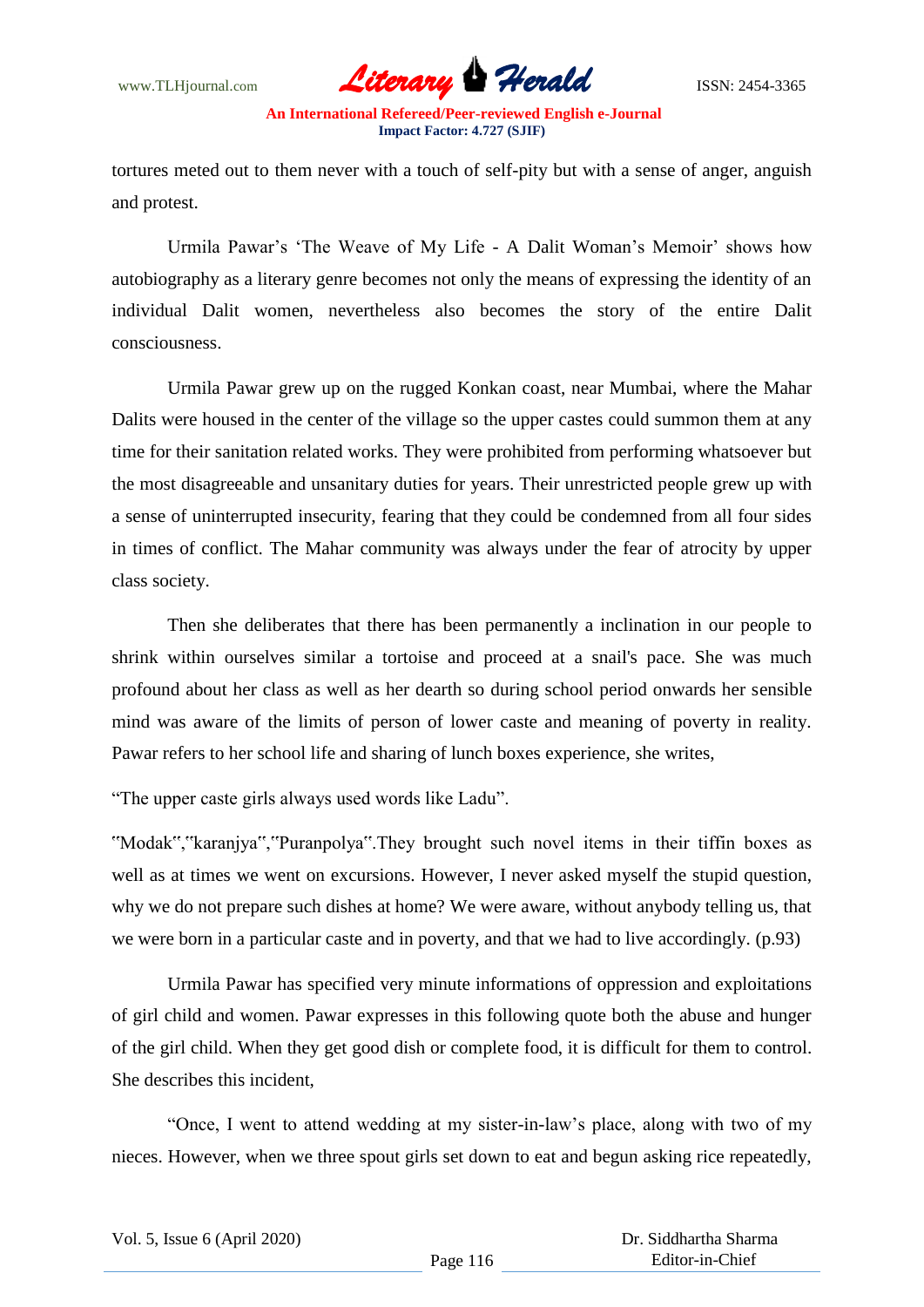

the cook got angry, "Whose daughters are these anyway?". He burst out. "They are eating like" monsters" then someone answered "they are from our" Sushi"s family! Daughters of Arjun master! "On hearing this, the host came forward. "Oh! Are they? All right, all right let them eat as much as they want! Serve them well! " The cook returned with more rice but being called monster was not easy to digest and we politely declined. (p.117)

Dalits remained barred from public activities. The higher castes don"t eat the food touched by The higher castes don"t eat the food touched by fellows of the Dalit community or even use the similar community that Dalits use for water. And women are the worst affected. Pawar recollects the school days memory. One day her classmates at school had decided to cook a meal at girl"s house called Tarlatan Savant as her parents were away. They had discussed what everyone should bring; rice, lentils, and so on. Pawar remembers the incident, "What should I bring? Nothing, they said." you must bring some money. (p.107)

It was a very painful practise for little Urmila, as they did not allow her to touch anything. Her memories of this incident:

"They did not allow me to touch anything. However, we all ate together. I really enjoyed the meal. The next day I was horrified to hear that my eating had become the hottest topic for juicy gossip. Girls were whispering in groups about "how much I had eaten.  $(p.110)$ 

It was very degrading for Urmila that even children expression signs of caste differences and Untouchability as well as, deprived people is humbled for their hunger. This incident shows how caste is downed in the minds of school going children of our upper class society. Urmila recalls her first salary she has received after her marriage and it specifies her joy at one point but at the same time, she was awake that she has to give it to Harish Chandra her husband. So, the characters are merely changed nevertheless the dependence has continued the same. Urmila notes,

"When I got my first salary, I could not believe that all that money was mine; that I could spend it the way I liked. Before my marriage, I used to hand over my salary to my mother; now I started handling it over to my husband. If this is not like deliberately offering head for the butcher"s knife, what else is it? (p.208)

Being an earning woman also she is not accomplished to enjoy her rights. She recalls the incident of her admission to M.A., course where her husband Harish Chandra took strong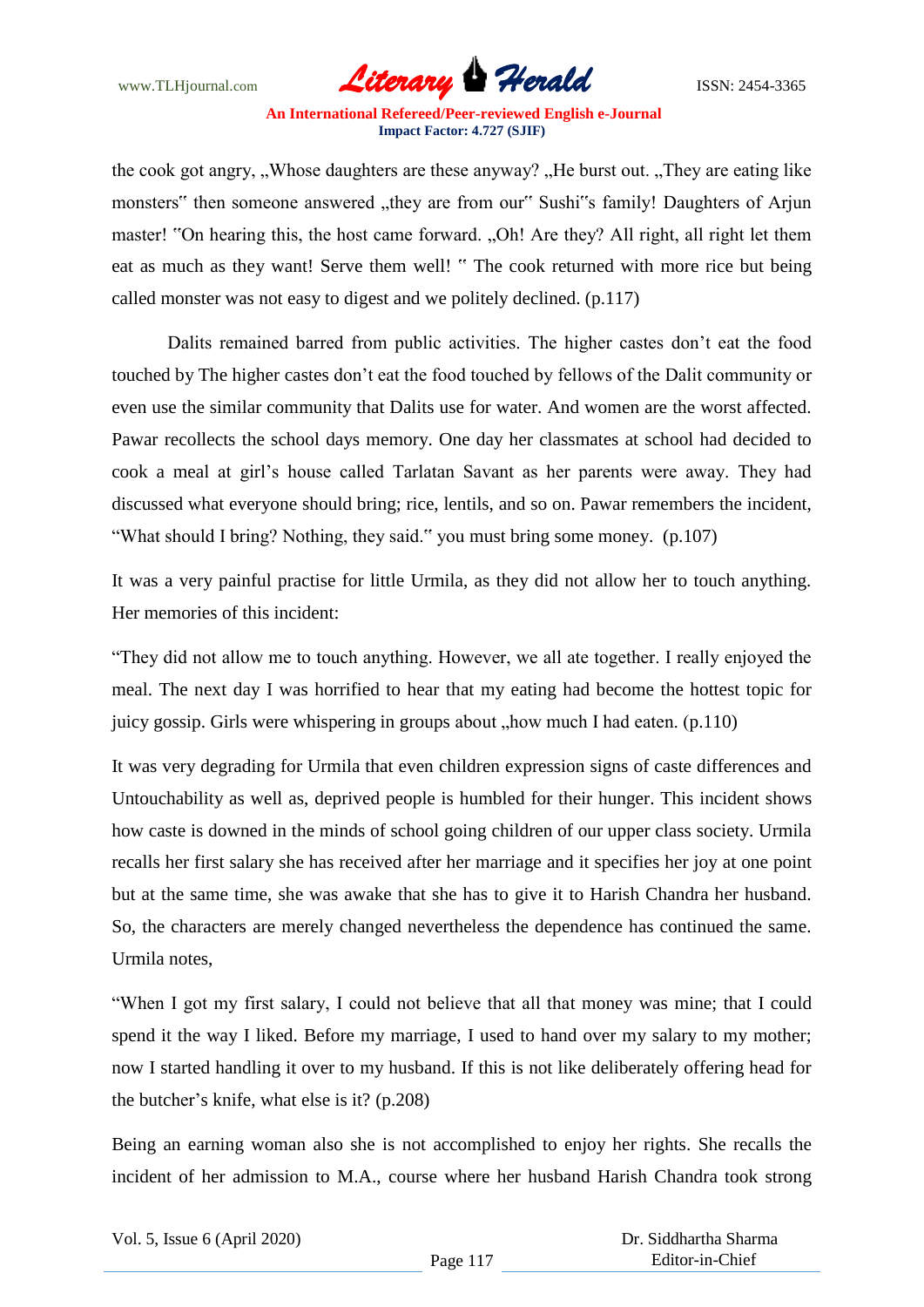

oppositions. He was an old-fashioned husband and was expecting that she should extra more time in domestic things like the other community women. She should nurture children's health, their education and to expression after the house care professional as a typical wife. Pawar recognises that her husband's self-esteem is hurt and he could not seem to endure higher qualified wife than him. His old-fashioned patriarchal command happening glancing in and straight away, he deprived of her and taught not to go ahead for M.A. course. There was no joyfulness from the home front too. The family struggle also increased owed to her higher education. She has described an event of sister's property rights. With natural hopes when all sisters were fighting with their brother. Her mother rebuked the daughters as "Why should they expect something from the brother since they are well versed and happily settled". It means ones married the daughters have not expected right to get any material advantage from their parents.

Urmila Pawar's literary sickle takes an angry swipe at class and caste enemies. She doesn't just get the past of writing about the awful and the disremembered, she reshapes the novel of violence, and enquiries every accepted way of turning violence into literature. This story is a part of the long history of caste conflict and the struggles of dalit women India. "The Weave of My Life isn"t only about craft. It"s an agonising condemnation of the discriminations of caste, class and power. Urmila Pawar"s work states the voice of the Dalits, the people at the lowest rung of India"s ancient caste system, her writing is specific, powerful and brutally truthful.

Under the difficulties of caste system, Dalits did not have any sincere means to right their self-respect and rights except to die in objection. Upper caste-violence against untouchables has a long history Dalit history is not the history of human exploitation but also the history of collective struggle coupled with individual acts of transgression. The claim for self-esteem and self-respect are at the centre of this affirmation.

#### **References:**

Pawar Urmila Aaydan tran. by Dr. Maya Pandit as The weave of my life: a Dalit Woman"s Memoir, pub. Katha, 2007.